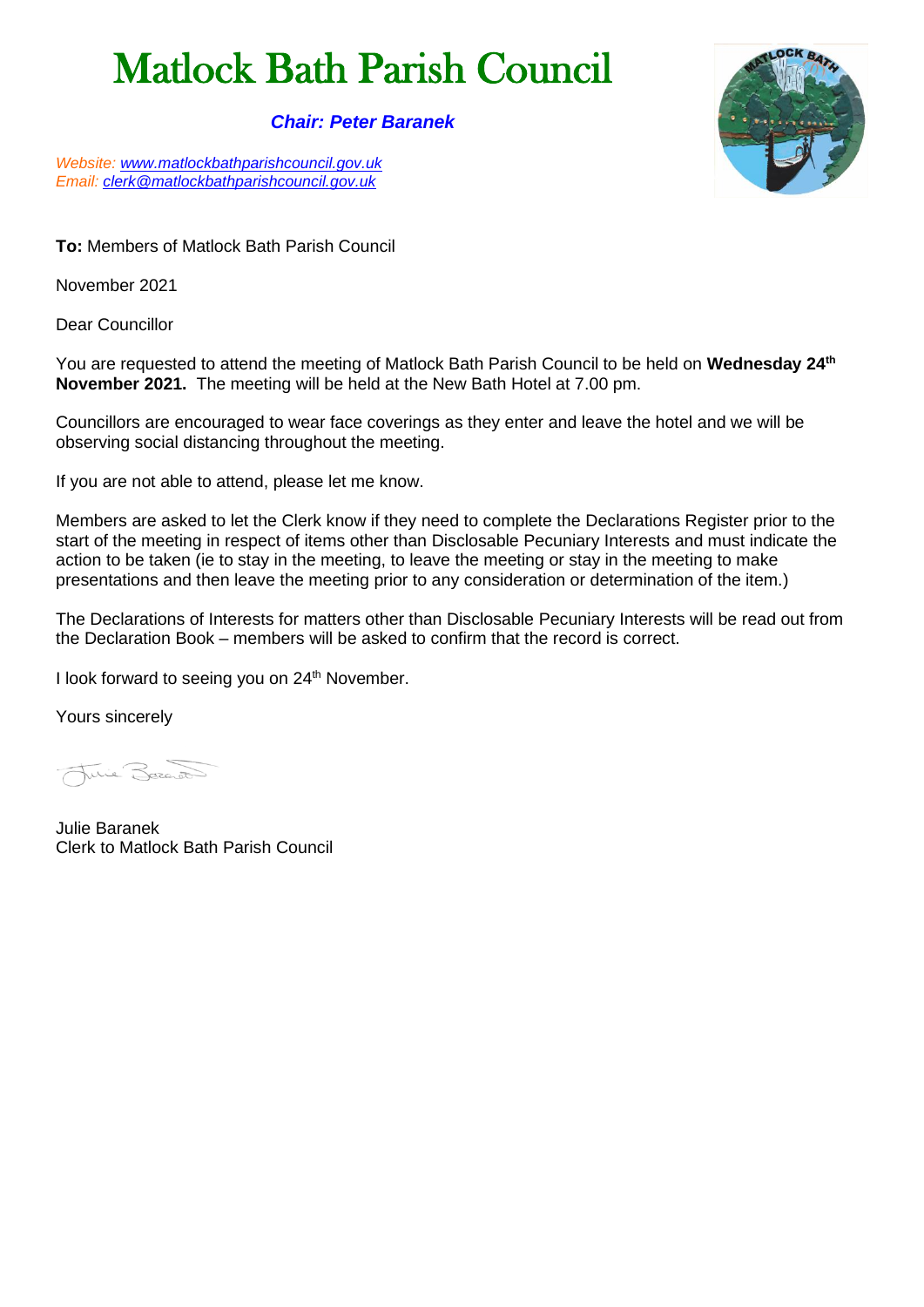# Matlock Bath Parish Council

## *Chair: Peter Baranek*

*Website: [www.matlockbathparishcouncil.gov.uk](http://www.matlockbathparishcouncil.gov.uk/) Email: [clerk@matlockbathparishcouncil.gov.uk](mailto:clerk@matlockbathparishcouncil.gov.uk)*



# **Meeting of Matlock Bath Parish Council to be held on Wednesday 24 th November 2021 at 7.00 pm. The meeting will be held at The New Bath Hotel**

# **AGENDA**

## A **Public Participation**

*A period of not more than 3 minutes will be made available for each member of the public to comment on any matter to a maximum of 15 minutes in total.*

- B **Receive report from Police Representative**
- **Receive report from County Councillor**
- D **Receive report from District Councillors**

# **Non Exempt Items**

#### 1 **Apologies**

- 2 **Declaration of Members' Interest**
- 3 **Acceptance & signing of Minutes**  To accept, RESOLVE and sign the Minutes of the meeting held on 22<sup>nd</sup> September 2021.
- 4 **Clerk's report on ongoing matters** (not covered on the agenda)
	- Freedom of Information Request
	- Telephone Number for Gullivers
	- Noise from Temple
	- VAS Request

#### 5 **Committees**

To receive verbal updates.

- (a) **Activities Committee**
	- **Seniors Lunch** To discuss arrangements and **RESOLVE**.
- (b) **Communications Committee**
- (c) **Environment & Conservation Committee**
	- **Snow Warden Scheme** To discuss and **RESOLVE** to take part.
	- **New Backpack** To discuss and **RESOLVE**.

#### (d) **Facilities Committee**

• **Benches**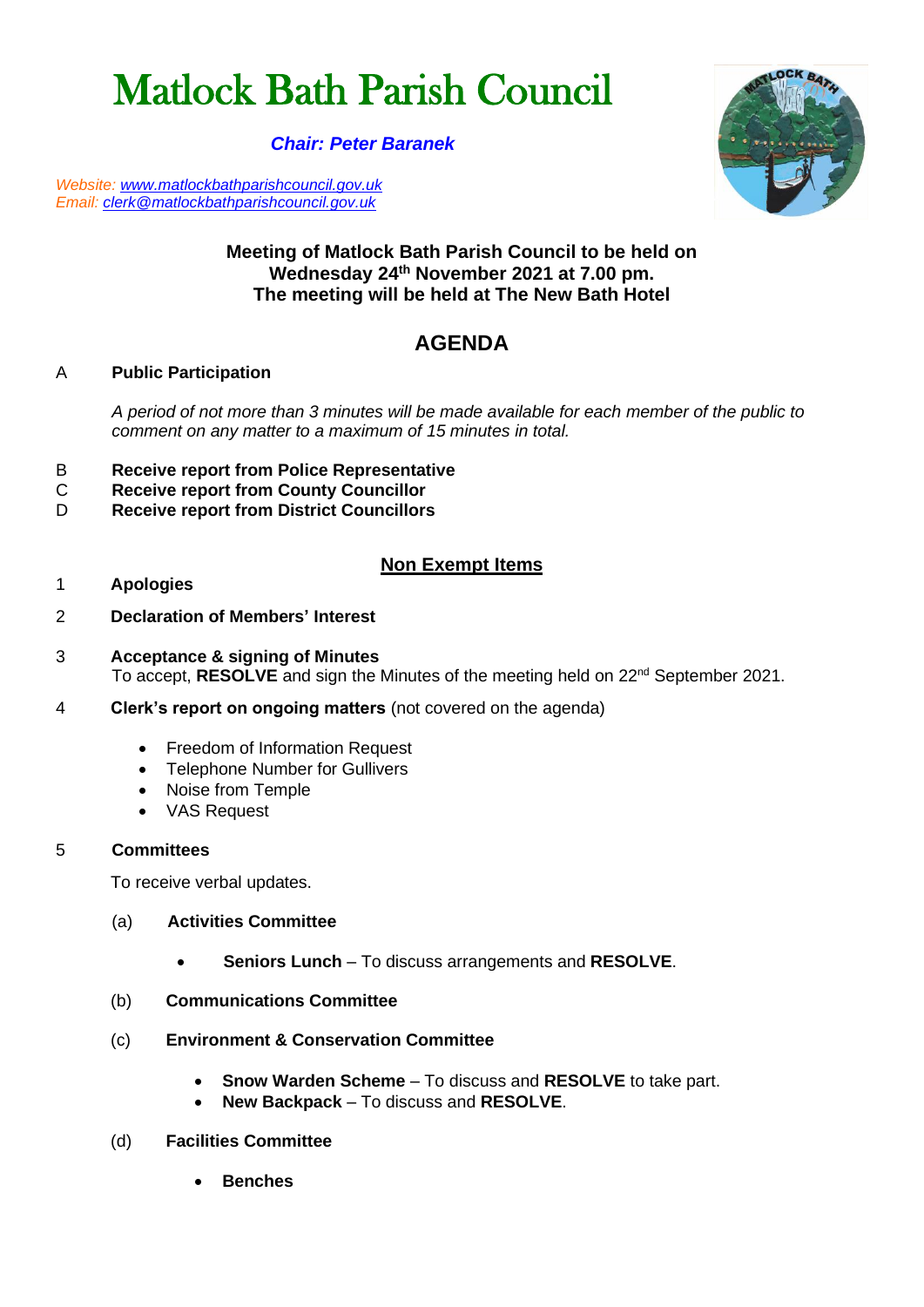#### (e) **Finance & General Purposes Committee**

• **Payments -** To **RESOLVE** the following payments:

| £163.84  |
|----------|
| £330.00  |
| £154.48  |
| £37.00   |
| £264.74  |
| £720.00  |
| £50.00   |
| £81.92   |
| £982.75  |
| £50.00   |
| £116.84  |
| £225.61  |
| £1432.80 |
| £64.44   |
| £982.75  |
| £116.84  |
| £133.60  |
| £116.84  |
| £6024.45 |
|          |

• **Grants** – To **RESOLVE** a grant application for the Children's Christmas Party.

#### (f) **Planning Committee**

#### • **Planning Applications:**

To note the decision of No Objection of the following applications:

21/01190/FUL – Two Storey Extension – Springbank House, New Bath Road T/21/00171/TCA – Works to Trees – 1 Primrose Cottages, St Johns Road T/21/00186/TCA – Works to Trees – Woodside, Upperwood Road

• **Planning Decisions -** To note the following decisions by DDDC:

T/21/00108/TCA – Works to Trees – Woodside, Upperwood Road 21/00981/CLPUD – Proposed Porch/Extension – 1 Orchard Road 21/00871/FUL – Change of Use – Former Public Conveniences at Artists Corner 20/01140/FUL – Subdivision of property – 8 North Parade 21/01096/FUL – Repainting of shop front (retrospective) – 196 South Parade T/21/00133/TPO – Works to Trees – Woodland Croft, Orchard Road

- **Enforcement Case ENF/21/00130**  To note update on enforcement case.
- **21/00772/CLEUD (Gullivers)** To receive an update.
- **20/00128/FUL (Parochial Hall)** To receive an update
- **Rental Property** To note

#### (g) **Climate Advisory Group**